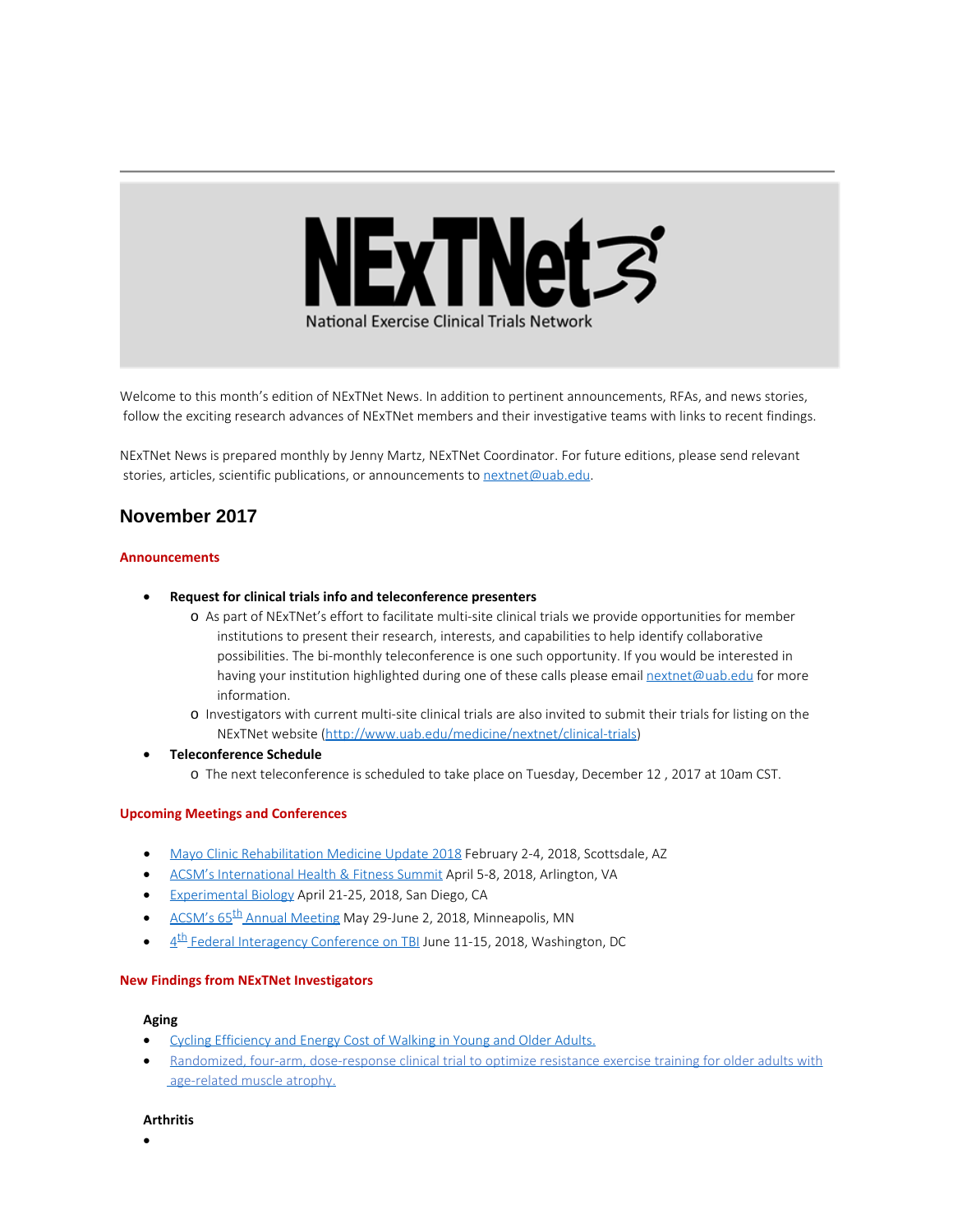[Demographic and Clinical Factors Associated with Non-Surgical Osteoarthritis Treatment Use Among Patients in](https://www.ncbi.nlm.nih.gov/pubmed/29125899) **Outpatient Clinics.** 

## **Cancer**

- [Weight management and physical activity throughout the cancer care continuum.](https://www.ncbi.nlm.nih.gov/pubmed/29165798)
- · [Agenda for Translating Physical Activity, Nutrition, and Weight Management Interventions for Cancer Survivors](https://www.ncbi.nlm.nih.gov/pubmed/29086526)  [into Clinical and Community Practice.](https://www.ncbi.nlm.nih.gov/pubmed/29086526)
- · [Incorporating Strength Training into Cancer Care: Translating PAL into the Strength After Breast Cancer](https://www.ncbi.nlm.nih.gov/pubmed/29086524)  [Program.](https://www.ncbi.nlm.nih.gov/pubmed/29086524)
- · [Transdisciplinary Research on Energetics and Cancer: From Adipose Tissue to the American Society of Clinical](https://www.ncbi.nlm.nih.gov/pubmed/29086518)  [Oncology \(ASCO\) Summit Recommendations.](https://www.ncbi.nlm.nih.gov/pubmed/29086518)

### **Cardiovascular**

- · [Ozone exposure is associated with acute changes in inflammation, fibrinolysis, and endothelial cell function in](https://www.ncbi.nlm.nih.gov/pubmed/29157250)  [coronary artery disease patients.](https://www.ncbi.nlm.nih.gov/pubmed/29157250)
- · [Cerebrovascular Reactivity and Vascular Activation in Postmenopausal Women With Histories of Preeclampsia.](https://www.ncbi.nlm.nih.gov/pubmed/29158356)
- · [Deep-targeted sequencing of endothelial nitric oxide synthase gene exons uncovers exercise intensity and](https://www.ncbi.nlm.nih.gov/pubmed/29180482) ethnicity-dependent associations with post-exercise hypotension.
- · [A hypertension emergency department intervention aimed at decreasing disparities: Design of a randomized](https://www.ncbi.nlm.nih.gov/pubmed/29128648)  [clinical trial.](https://www.ncbi.nlm.nih.gov/pubmed/29128648)
- · [Sarcopenia in Peripheral Arterial Disease: Prevalence and Impact on Functional Status.](https://www.ncbi.nlm.nih.gov/pubmed/29138051)
- [Associations between BMI Change and Cardiometabolic Risk in Retired Football Players.](https://www.ncbi.nlm.nih.gov/pubmed/29140900)
- [Effects of High-Intensity Intermittent Training on Vascular Function in Obese Preadolescent Boys.](https://www.ncbi.nlm.nih.gov/pubmed/29099231)
- [Transcranial doppler of the middle cerebral artery indicates regional gray matter cerebral perfusion.](https://www.ncbi.nlm.nih.gov/pubmed/29091052)
- · [Steady State vs. Pulsatile Blood Pressure Component and Regional Cerebral Perfusion.](https://www.ncbi.nlm.nih.gov/pubmed/29059301)

### **Cell and Molecular Biology**

- · [Erratum: Large meta-analysis of genome-wide association studies identifies five loci for lean body mass.](https://www.ncbi.nlm.nih.gov/pubmed/29116125)
- [Sex-specific variation in signaling pathways and gene expression patterns in human leukocytes in response to](https://www.ncbi.nlm.nih.gov/pubmed/27832807)  [endotoxin and exercise.](https://www.ncbi.nlm.nih.gov/pubmed/27832807)
- · [Biological/Genetic Regulation of Physical Activity Level: Consensus from GenBioPAC.](https://www.ncbi.nlm.nih.gov/pubmed/29166322)
- · [Inter- and intra-subject variability of nitric oxide levels in leukocyte subpopulations.](https://www.ncbi.nlm.nih.gov/pubmed/29129818)
- · [A Postmortem Study of Frontal and Temporal Gyri Thickness and Cell Number in Human Obesity.](https://www.ncbi.nlm.nih.gov/pubmed/29131517)
- [Exercise Alters Gut Microbiota Composition and Function in Lean and Obese Humans.](https://www.ncbi.nlm.nih.gov/pubmed/29166320)

### **Exercise – Diet/Disease/Drug/Device/Environmental Interactions**

- · [High-Intensity Interval Exercise Attenuates, but does not Eliminate, Endothelial Dysfunction after a Fast-Food](https://www.ncbi.nlm.nih.gov/pubmed/29101171)  [Meal.](https://www.ncbi.nlm.nih.gov/pubmed/29101171)
- [The impact of dairy protein during limb immobilization and recovery on muscle size and protein synthesis; a](https://www.ncbi.nlm.nih.gov/pubmed/29122965)  [randomized controlled trial.](https://www.ncbi.nlm.nih.gov/pubmed/29122965)
- · [Enhanced skeletal muscle regrowth and remodelling in massaged and contralateral non-massaged hind limb.](https://www.ncbi.nlm.nih.gov/pubmed/29090454)
- · [Effects of Two Years of Calorie Restriction on Aerobic Capacity and Muscle Strength.](https://www.ncbi.nlm.nih.gov/pubmed/29045325)
- · [Using Machine Learning to Define the Association between Cardiorespiratory Fitness and All-Cause Mortality](https://www.ncbi.nlm.nih.gov/pubmed/28951020)  [\(from the Henry Ford Exercise Testing Project\).](https://www.ncbi.nlm.nih.gov/pubmed/28951020)
- · [Motion sensors in multiple sclerosis: Narrative review and update of applications.](https://www.ncbi.nlm.nih.gov/pubmed/28956457)
- · [Long-term supplementation with EGCG and beta-alanine decreases mortality but does not affect cognitive or](https://www.ncbi.nlm.nih.gov/pubmed/28818411)  [muscle function in aged mice.](https://www.ncbi.nlm.nih.gov/pubmed/28818411)
- · [Physical Function and Physical Activity in Peritoneal Dialysis Patients.](https://www.ncbi.nlm.nih.gov/pubmed/28970364)

## **Metabolic**

- · [Differential acute and chronic responses in insulin action in cultured myotubes following from nondiabetic](https://www.ncbi.nlm.nih.gov/pubmed/28673470)  [severely obese humans following gastric bypass surgery.](https://www.ncbi.nlm.nih.gov/pubmed/28673470)
- [Impact of prolonged overfeeding on skeletal muscle mitochondria in healthy individuals.](https://www.ncbi.nlm.nih.gov/pubmed/29150696)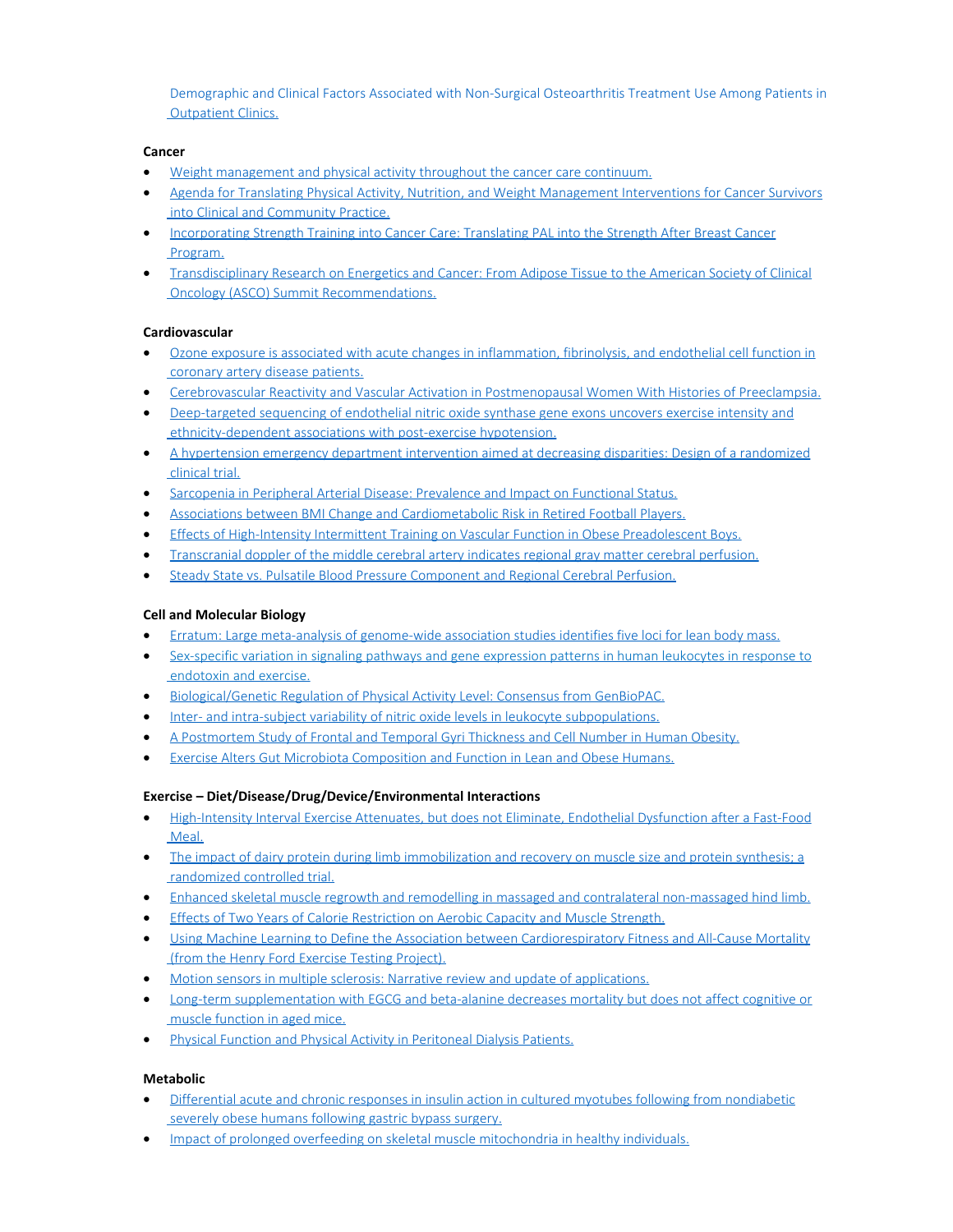- · [Intramyocellular Lipid Droplet Size Rather Than Total Lipid Content is Related to Insulin Sensitivity After 8 Weeks](https://www.ncbi.nlm.nih.gov/pubmed/29071793)  [of Overfeeding.](https://www.ncbi.nlm.nih.gov/pubmed/29071793)
- · [Triheptanoin versus trioctanoin for long-chain fatty acid oxidation disorders: a double blinded, randomized](https://www.ncbi.nlm.nih.gov/pubmed/28871440)  [controlled trial.](https://www.ncbi.nlm.nih.gov/pubmed/28871440)
- · [Potential Causes of Elevated REE after High-Intensity Exercise.](https://www.ncbi.nlm.nih.gov/pubmed/28737531)
- · [Markers of maternal and infant metabolism are associated with ventricular dysfunction in infants of obese](https://www.ncbi.nlm.nih.gov/pubmed/28604759)  [women with type 2 diabetes.](https://www.ncbi.nlm.nih.gov/pubmed/28604759)

## **Neuroscience and Stroke**

- [Rats bred for low and high running capacity display alterations in peripheral tissues and nerves relevant to](http://www.ncbi.nlm.nih.gov/pubmed/29075557)  [neuropathy and pain.](http://www.ncbi.nlm.nih.gov/pubmed/29075557)
- [An Evolutionary Game Theory Model of Spontaneous Brain Functioning.](https://www.ncbi.nlm.nih.gov/pubmed/29167478)
- · [Intermittent theta-burst stimulation induces correlated changes in cortical and corticospinal excitability in](https://www.ncbi.nlm.nih.gov/pubmed/29096215)  [healthy older subjects.](https://www.ncbi.nlm.nih.gov/pubmed/29096215)
- [The Cognitive Reserve Model in the Development of Delirium: The Successful Aging After Elective Surgery Study.](https://www.ncbi.nlm.nih.gov/pubmed/29061098)
- · [Simultaneous aerobic exercise and rTMS: Feasibility of combining therapeutic modalities to treat depression.](https://www.ncbi.nlm.nih.gov/pubmed/29126945)

### **Other**

- · [Gait biomechanics of skipping are substantially different than those of running.](https://www.ncbi.nlm.nih.gov/pubmed/29074289)
- [Long-term effects of glucocorticoids on function, quality of life, and survival in patients with Duchenne muscular](https://www.ncbi.nlm.nih.gov/pubmed/29174484)  [dystrophy: a prospective cohort study.](https://www.ncbi.nlm.nih.gov/pubmed/29174484)
- · [Total And Segmental Body Composition Examination In Collegiate Football Players Using Multifrequency Bia And](https://www.ncbi.nlm.nih.gov/pubmed/29120982)  [Dxa.](https://www.ncbi.nlm.nih.gov/pubmed/29120982)
- · [Biomechanical adaptations during running differ based on type of exercise and fitness level.](https://www.ncbi.nlm.nih.gov/pubmed/29153477)

### **Pulmonary**

- · [Association of sputum and blood eosinophil concentrations with clinical measures of COPD severity: an analysis](https://www.ncbi.nlm.nih.gov/pubmed/29146301)  [of the SPIROMICS cohort.](https://www.ncbi.nlm.nih.gov/pubmed/29146301)
- · [The Significance of Eosinophilic Inflammation in COPD.](https://www.ncbi.nlm.nih.gov/pubmed/29140724)
- · [Diagnostic Value of Quantitative Chest CT](https://www.ncbi.nlm.nih.gov/pubmed/29126535) Scan in a Case of Spontaneous Pneumothorax.

## **Additional New Findings**

- · [Improved compensatory postural adjustments of the deep abdominals following exercise in people with chronic](http://www.ncbi.nlm.nih.gov/pubmed/29080466)  [low back pain.](http://www.ncbi.nlm.nih.gov/pubmed/29080466)
- · [Exercise-dependent formation of new junctions that promote STIM1-Orai1 assembly in skeletal muscle.](http://www.ncbi.nlm.nih.gov/pubmed/29079778)
- · [Voluntary running enhances glymphatic influx in awake behaving, young mice.](http://www.ncbi.nlm.nih.gov/pubmed/29079431)
- [The copeptin response after physical activity is not associated with cardiac biomarkers or asymptomatic](http://www.ncbi.nlm.nih.gov/pubmed/29079359)  [coronary artery disease.](http://www.ncbi.nlm.nih.gov/pubmed/29079359)
- [The effects of exercise on the quality of life of patients with breast cancer \(the UMBRELLA Fit study\): study](http://www.ncbi.nlm.nih.gov/pubmed/29078800)  [protocol for a randomized controlled trial.](http://www.ncbi.nlm.nih.gov/pubmed/29078800)
- · [Correlates of physical activity among community-dwelling adults aged 50 or over in six low- and middle-income](http://www.ncbi.nlm.nih.gov/pubmed/29077744)  [countries.](http://www.ncbi.nlm.nih.gov/pubmed/29077744)
- · [Effects Of Combined Strength And Endurance Training On Physical Performance And Biomarkers Of Healthy](http://www.ncbi.nlm.nih.gov/pubmed/29076960)  [Young Women.](http://www.ncbi.nlm.nih.gov/pubmed/29076960)
- · [The APEX Trial: Effects of Allopurinol on Exercise Capacity, Coronary and Peripheral Endothelial Function and](http://www.ncbi.nlm.nih.gov/pubmed/29080386)  [Natriuretic Peptides in Patients with Cardiac Syndrome X.](http://www.ncbi.nlm.nih.gov/pubmed/29080386)
- · [Motivators and Barriers to Exercise in Parkinson's Disease.](http://www.ncbi.nlm.nih.gov/pubmed/29103050)
- · [Cancer Patients' Knowledge and Acceptance of Physical Activities for Rehabilitation.](http://www.ncbi.nlm.nih.gov/pubmed/29102944)
- · [Frontal alpha asymmetry and aerobic exercise: are changes due to cardiovascular demand or bilateral rhythmic](http://www.ncbi.nlm.nih.gov/pubmed/29102708)  [movement?](http://www.ncbi.nlm.nih.gov/pubmed/29102708)
- [Associations between physical activity, medical costs and hospitalisations in older Australian women: Results](http://www.ncbi.nlm.nih.gov/pubmed/29102460)  [from the Australian Longitudinal Study on Women's Health.](http://www.ncbi.nlm.nih.gov/pubmed/29102460)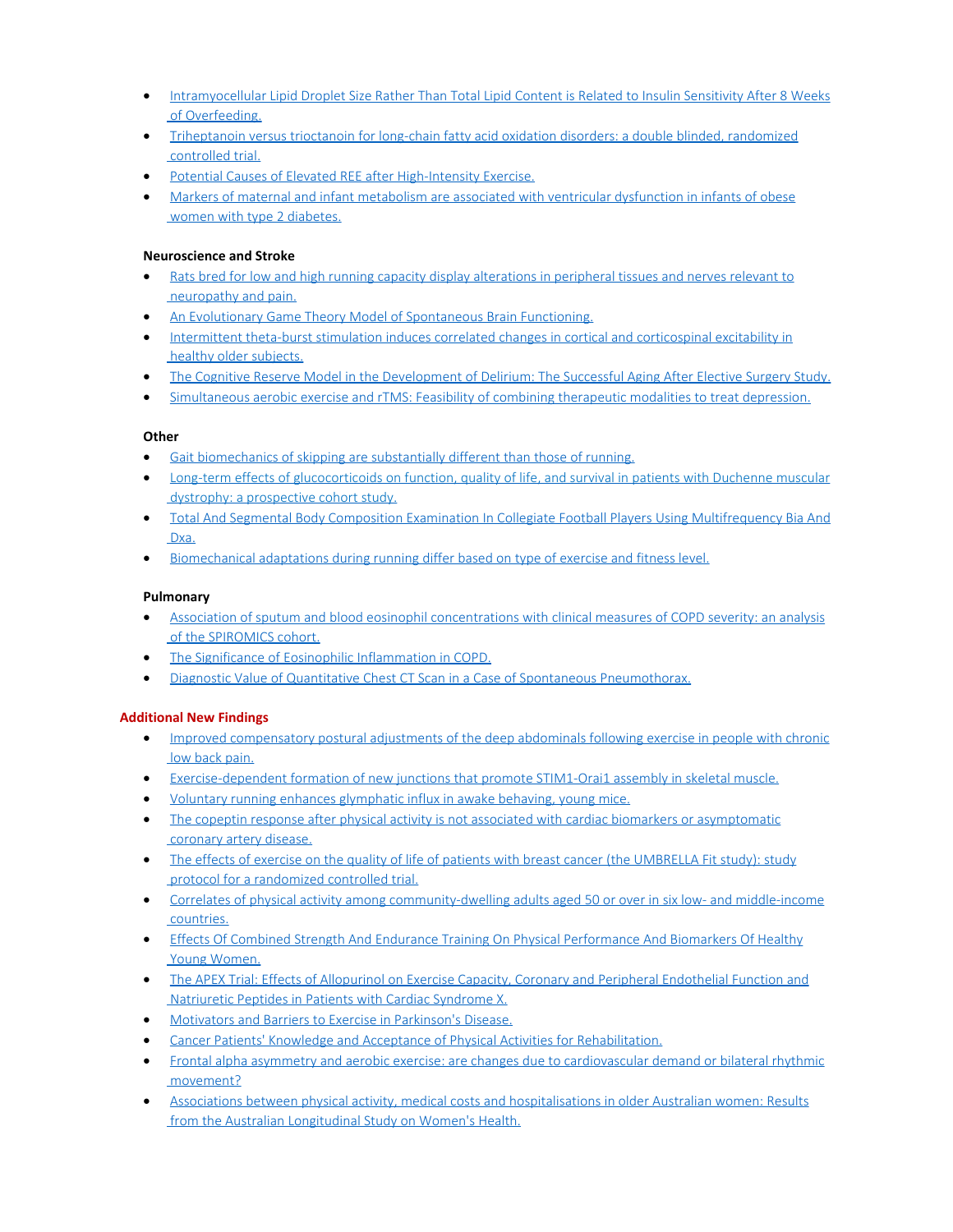- · [Determinants of diet and physical activity \(DEDIPAC\): a summary of findings.](http://www.ncbi.nlm.nih.gov/pubmed/29100542)
- · [Does strength promoting exercise confer unique health benefits? A pooled analysis of eleven population](http://www.ncbi.nlm.nih.gov/pubmed/29099919)  [cohorts with all-cause, cancer, and cardiovascular mortality endpoints.](http://www.ncbi.nlm.nih.gov/pubmed/29099919)
- [A potential strategy for counteracting age-related sarcopenia: preliminary evidence of combined exercise](http://www.ncbi.nlm.nih.gov/pubmed/29099523) training and leucine supplementation.
- · [Physical Activity Protects Against the Risk of Erosive Esophagitis on the Basis of Body Mass Index.](http://www.ncbi.nlm.nih.gov/pubmed/29099464)
- · [Exercise more or sit less? A randomized trial assessing the feasibility of two advice-based interventions in obese](http://www.ncbi.nlm.nih.gov/pubmed/29128417)  [inactive adults.](http://www.ncbi.nlm.nih.gov/pubmed/29128417)
- · [Indoor air quality of environments used for physical exercise and sports practice: Systematic review.](http://www.ncbi.nlm.nih.gov/pubmed/29127930)
- [Is irisin the new player in exercise-induced adaptations or not? A 2017 update.](http://www.ncbi.nlm.nih.gov/pubmed/29127759)
- · [Body mass index, diet, and exercise: testing possible linkages to breast cancer risk via DNA methylation.](http://www.ncbi.nlm.nih.gov/pubmed/29127590)
- [Recovery following a marathon: a comparison of cold water immersion, whole body cryotherapy and a placebo](http://www.ncbi.nlm.nih.gov/pubmed/29127510)  [control.](http://www.ncbi.nlm.nih.gov/pubmed/29127510)
- [Active and passive recovery influence responses of luteinizing hormone and testosterone to a fatiguing strength](http://www.ncbi.nlm.nih.gov/pubmed/29127508)  [loading.](http://www.ncbi.nlm.nih.gov/pubmed/29127508)
- · [\[Exercise as a protective cardiovascular and metabolic factor in end stage renal disease patients\].](http://www.ncbi.nlm.nih.gov/pubmed/29126841).
- [The effect of a physical activity intervention on preschoolers' fundamental motor skills A cluster RCT.](http://www.ncbi.nlm.nih.gov/pubmed/29150312)
- · [Effects of programmed exercise on depressive symptoms in midlife and older women: A meta-analysis of](http://www.ncbi.nlm.nih.gov/pubmed/29150165)  [randomized controlled trials.](http://www.ncbi.nlm.nih.gov/pubmed/29150165)
- · [Findings from a strength-based moderate-intensity exercise interventions for individuals with dementia](http://www.ncbi.nlm.nih.gov/pubmed/29149797)  [\(innovative practice\).](http://www.ncbi.nlm.nih.gov/pubmed/29149797)
- · [Computer-Based Exercise Program: Effects of a 12-Week Intervention on Mood and Fatigue in Pediatric Patients](http://www.ncbi.nlm.nih.gov/pubmed/29149133)  [With Cancer](http://www.ncbi.nlm.nih.gov/pubmed/29149133) .
- · [Physical activity across adulthood and subjective cognitive function in older men.](http://www.ncbi.nlm.nih.gov/pubmed/29147949)
- · [Acute Exercise and Neurocognitive Development in Preadolescents and Young Adults: An ERP Study.](http://www.ncbi.nlm.nih.gov/pubmed/29147585)
- · [Skeletal muscle overexpression of nicotinamide phosphoribosyl transferase in mice coupled with voluntary](http://www.ncbi.nlm.nih.gov/pubmed/29146412)  [exercise augments exercise endurance.](http://www.ncbi.nlm.nih.gov/pubmed/29146412)
- [Veterans Group Exercise: A randomized pilot trial of an Integrative Exercise program for veterans with](http://www.ncbi.nlm.nih.gov/pubmed/29145076)  [posttraumatic stress.](http://www.ncbi.nlm.nih.gov/pubmed/29145076)
- · [Strong Implications But Weak Evidence for Strength Training.](http://www.ncbi.nlm.nih.gov/pubmed/29150494)
- · [Higher participation in physical activity is associated with less use of inpatient mental health services: A cross](http://www.ncbi.nlm.nih.gov/pubmed/29172179)[sectional study.](http://www.ncbi.nlm.nih.gov/pubmed/29172179)
- · [Physical activity perceptions and behaviors among young adults with congenital heart disease: A mixed-methods](http://www.ncbi.nlm.nih.gov/pubmed/29171147)  [study.](http://www.ncbi.nlm.nih.gov/pubmed/29171147)
- · [Effects of chronic endurance exercise training on serum 25\(OH\)D concentrations in elderly Japanese men.](http://www.ncbi.nlm.nih.gov/pubmed/29170904)
- · [Vigorous exercise in patients with hypertrophic cardiomyopathy.](http://www.ncbi.nlm.nih.gov/pubmed/29169752)
- [Lifelong Voluntary Exercise Modulates Age-Related Changes in Oxidative Stress.](http://www.ncbi.nlm.nih.gov/pubmed/29169189)
- · [Cardiac Autonomic Function, Cardiovascular Risk and Physical Activity in Adolescents.](http://www.ncbi.nlm.nih.gov/pubmed/29169188)
- · [Investigating the Perceived Benefits, Barriers and Beliefs towards Physical Activity in Pregnancy among Women](http://www.ncbi.nlm.nih.gov/pubmed/29168999) with Gestational Diabetes Mellitus.
- [Effects of Exercise on Depression and Anxiety. A Comparison to Transdiagnostic Cognitive Behavioral Therapy.](http://www.ncbi.nlm.nih.gov/pubmed/29168106)
- [Physical activity among cancer survivors-what is their perception and experience?](http://www.ncbi.nlm.nih.gov/pubmed/29168034)

# **RFAs / FOAs**

- Developing Interventions for Health-Enhancing Physical Activity [PAR-18-307](https://grants.nih.gov/grants/guide/pa-files/PAR-18-307.html)
- Testing Interventions for Health-Enhancing Physical Activity [PAR-18-324](https://grants.nih.gov/grants/guide/pa-files/PAR-18-324.html)
- Diet and Physical Activity Assessment Methodology [PAR-18-112](https://www.niddk.nih.gov/research-funding/current-opportunities/par-18-112) [PAR-18-010](https://www.niddk.nih.gov/research-funding/current-opportunities/pa-18-010)
- · Science of Behavior Change: Revision Applications for Use-inspired Research to Optimize Adherence, Behavior Change Interventions, and Outcomes (R01) [RFA-RM-17-022;](https://grants.nih.gov/grants/guide/rfa-files/RFA-RM-17-022.html) (U01) [RFA-RM-17-023](https://grants.nih.gov/grants/guide/rfa-files/RFA-RM-17-023.html); (R34) [RFA-RM-17-024](https://grants.nih.gov/grants/guide/rfa-files/RFA-RM-17-024.html); (R21) [RFA-RM-17-028](https://grants.nih.gov/grants/guide/rfa-files/RFA-RM-17-028.html)
- · [REACT Center Pilot Studies Program](https://react.center/funding/pilot-studies/)
- · [Center for Translation of Rehabilitation Engineering Advances and Technology \(TREAT\) Pilot Project Grants](http://treatcenter.org/grant-opportunities/)
- · [REACT Center Scholar Awards Program](https://react.center/funding/scholar-awards-application/?utm_source=Email_marketing&utm_campaign=Saturday_December_3_2016&cmp=1&utm_medium=HTMLEmail)